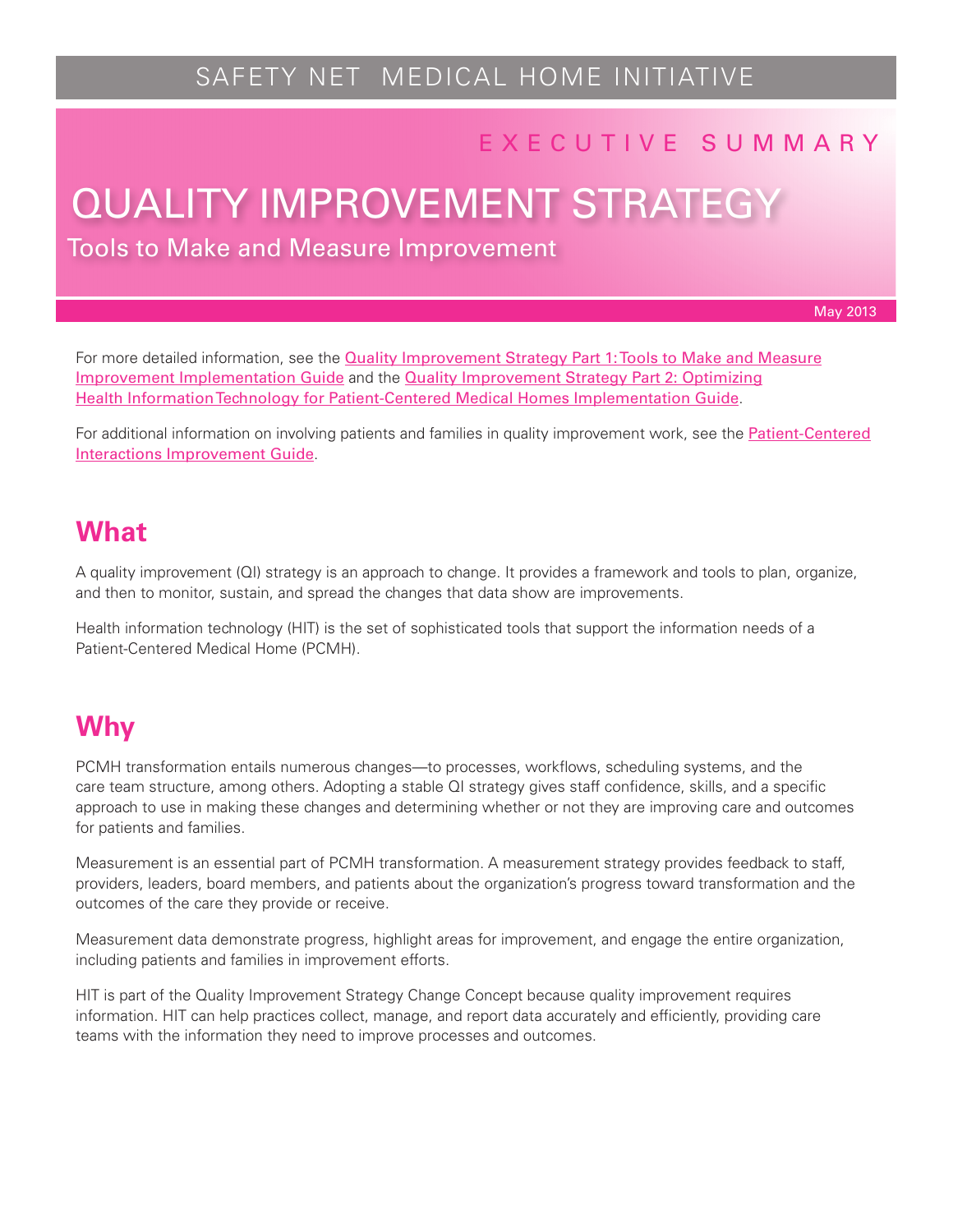# **Implementation Overview**

#### **Build a Quality Improvement Infrastructure**

- Establish a QI policy and structure. Start by creating an organizational QI policy that outlines your organization's quality goals and your process for identifying strategic QI priorities. A successful QI policy provides a roadmap for how to proceed with your organization's QI efforts.
- Define roles and responsibilities. Who is on the QI committee or team? Who is responsible for metrics?
- Outline a process for organizing, monitoring, and concluding improvement projects.
- Establish opportunities for staff to participate in practice-wide QI work and designate time to review and manage QI tools used for improvement. Reviewing and discussing data is key to creating a culture of QI within an organization.

#### **Use Proven QI Strategies and Tools**

Once a practice has a QI team in place and has identified strategic QI priorities, the practice can adopt a formal model for QI including a measurement strategy.

The Model for Improvement is one of the most straightforward and prevalent approaches and includes development of a strategy (Aims, Measures, and Ideas) and use of the Plan-Do-Study-Act (PDSA) Cycle to rapidly test and implement change. This approach can be used alone or as a companion strategy with Lean Methodology or others. Steps include establishing the following:

Aims. What are we trying to accomplish? Measures. How will we know that a change is an improvement? Ideas. What changes can we make that will result in an improvement?

The second component of the Model for Improvement is the Plan-Do-Study-Act (PDSA) cycle, the improvement engine or thought process applied to a desired improvement. Steps include:

Plan. Planning an intervention. Do. Testing the change on a small scale. Study. Observing, measuring, and analyzing the test of change. Act. Using the knowledge gained to plan the next steps.

Lean Methodology (Lean) is a strategy of quality improvement that can be used with the Model for Improvement. Lean is customer-focused and aims to improve processes by driving out "non-value-added" activities, usually referred to as "waste." Practices have successfully used Lean to engage employees, manage workflow, and improve processes, clinical quality, and reliability. Key Lean methods and concepts include: analyzing waste reduction and value streams, creating visual displays of information and data boards, and rapid process improvement workshops.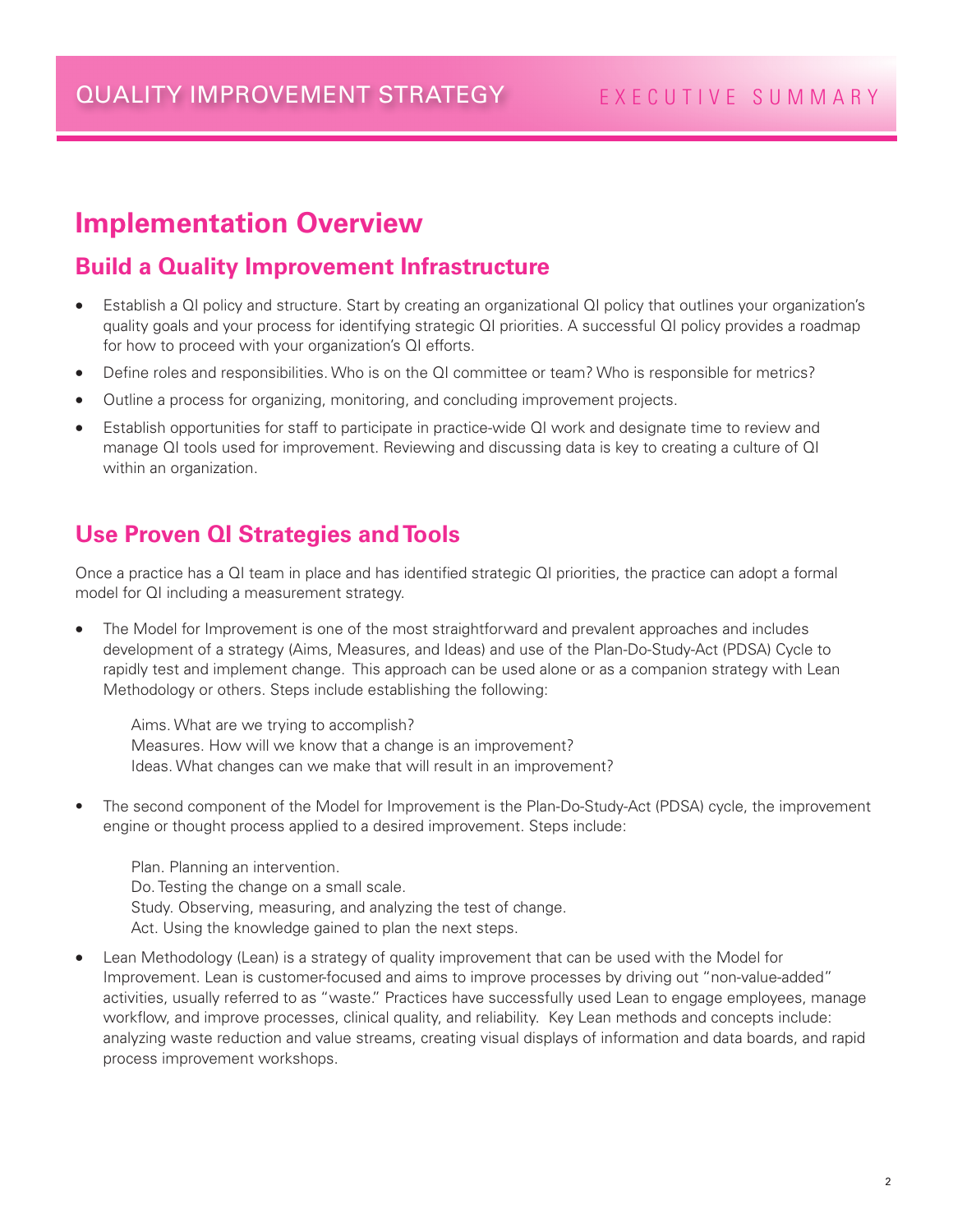#### **Use Measurement and Data to Guide and Drive Improvement**

Measurement is an essential part of PCMH transformation and is used to guide the work, regardless of the QI strategy that a practice chooses.

- Select measures strategically. Use nationally-endorsed, standardized data definitions whenever possible and clear data definitions. Select a comprehensive measure set that fully reflects the work of PCMH transformation.
- Balance the resources required to report the measure versus the value the results bring.
- Collect data from a variety of sources. Often the easiest way to collect data is concurrently, as work occurs. This is facilitated when data collection is designed into workflows within your EHR.
- Display data. Graphic displays of data foster engagement of senior leaders, providers, staff, patients, and families. Run charts are the most common QI tool to display improvement data. Run charts (often known as line graphs) display performance over time, making it easy to tell at a glance if improvements are occurring. Make data visible throughout the practice by posting it in high-traffic areas (e.g., patient waiting rooms, staff lounges, the back of bathroom stall doors).

#### **Sustain Change**

Imagine you have tested multiple changes using small-scale, rapid PDSA cycles from the Model for Improvement. Some of those tests resulted in the implementation of a successful new process or way of working. How do you effectively sustain the new way of carrying out the work?

- Ensure the change is ready to be implemented and sustained. Allow time for experimentation, since that provides freedom to work the wrinkles out of a new process—building support among practice teams and helping them understand and experience how the new method is better.
- Communicate the benefits of the improved process.
- Have staff involved in the work identify which features of the innovation are essential and find ways to make sure they are done consistently as part of new "standard work."
- Make the new way of doing things unavoidable with standardized work processes. Standardized work includes detailed, documented visual systems where staff develop, agree, and follow a defined process.

#### **Spread Change**

Your change is ready to be spread throughout the practice or to other parts of the organization/other organizations when you:

- Can demonstrate success with data.
- Have champions who tested initial changes and who are prepared to help with spread—to communicate, influence, and train others.
- Have the interest and support of key leader(s).
- Have a plan and resources to train staff to carry out the new process. Be prepared to share and explain data and address resistance.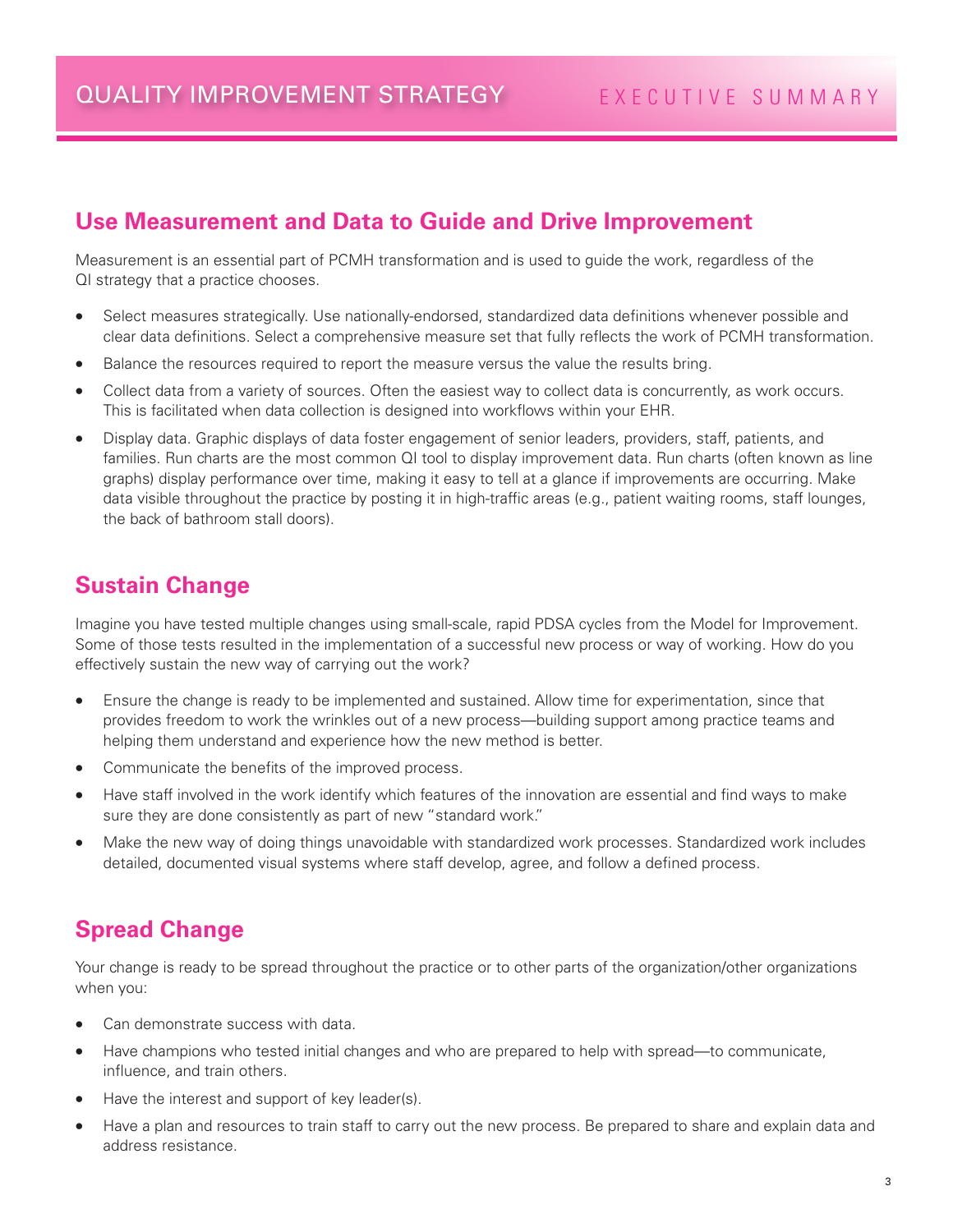### **Optimize Health Information Technology (HIT)**

Modern healthcare depends on the availability of information. That information must be readily available, easy to interpret, current, and accurate. Unless a practice has a plan to leverage the power of HIT, it risks becoming distracted by the complexity of technology and the amount of information it entails.

- Deploy HIT in alignment with overall PCMH transformation and optimize technology to best support the core processes of a PCMH:
	- Scheduling appointments and monitoring access to care.
	- Defining and understanding each provider's patient population and key sub-populations.
	- • Defining and tracking care of individual populations and sub-populations, including referrals and abnormal lab/imaging results.
	- • Providing patient-specific educational material.
	- Providing individual care reminders.
	- Providing an after-visit summary (AVS) with key information at the end of each visit.
	- Maintaining a system of action reports to guide the team's care management activity and a system of outcomes reports for monitoring processes of care and population outcomes.
	- • Using technology to optimize communication between patients and their care team, including using a patient portal in the electronic health record.
- Optimize the flow of information on which clinical decisions are made along with QI work to improve patient experience and outcomes or reduce waste.
- Identify and prioritize quality issues that can be addressed through workflow improvements including how information is managed.

## **What Progress Looks Like: PCMH-A Level A**

The PCMH-A is a self-assessment tool to help practices understand their current level of "medical homeness," identify opportunities for improvement, and track their progress toward practice transformation. It is also a learning tool that can help start conversations within a practice about patient-centered care. The PCMH-A is scored on a 1-12 scale, which is divided into four levels (D, C, B, and A). A "Level A" item score indicates that most or all of the critical aspects of the key change addressed by the item are well established in the practice. An overall Level A score indicates that the practice has achieved considerable success in implementing the key design features of the PCMH.